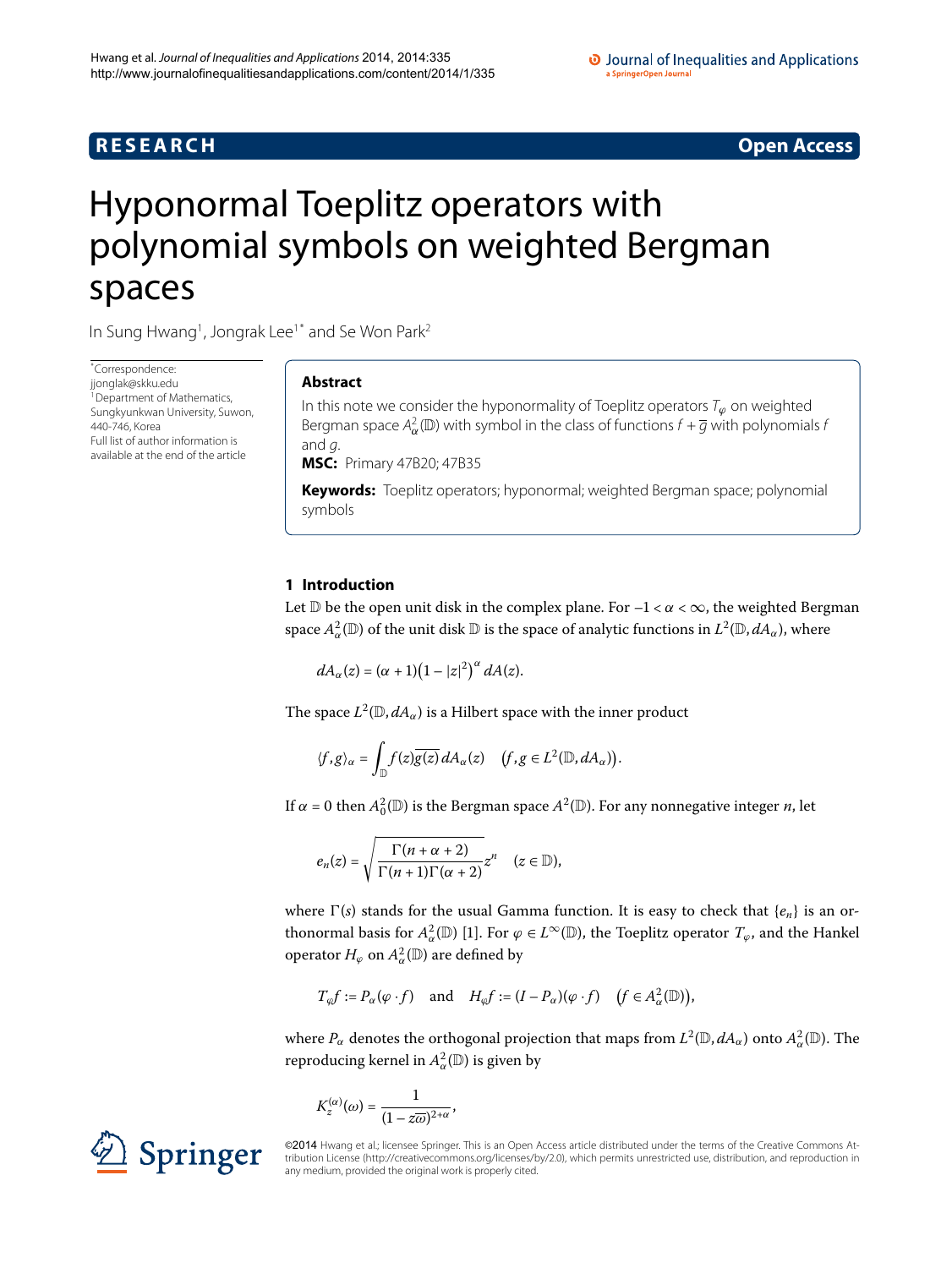for  $z, \omega \in \mathbb{D}$ . We thus have

$$
(T_{\varphi}f)(z) = \int_{\mathbb{D}} \frac{\varphi(\omega)f(\omega)}{(1 - z\overline{\omega})^{2+\alpha}} dA_{\alpha}(\omega),
$$

for  $f \in A^2_\alpha(\mathbb{D})$  and  $\omega \in \mathbb{D}$ .

A bounded linear operator *A* on a Hilbert space is said to be hyponormal if its selfcommutator  $[A^*,A] := A^*A - AA^*$  is positive (semidefinite). The hyponormality of Toeplitz operators on the Hardy space  $H^2(\mathbb{T})$  of the unit circle  $\mathbb{T} = \partial \mathbb{D}$  has been studied by Cowen [2[\]](#page-6-5), Curto, Hwang and Lee  $[3-5]$  $[3-5]$  and others  $[6]$ . Recently, in  $[7]$  and  $[8]$ , the hyponormality of  $T_{\varphi}$  on the weighted Bergman space  $A^2_{\alpha}(\mathbb{D})$  was studied. In [2[\]](#page-6-3), Cowen characterized the hyponormality of Toeplitz operator  $T_{\varphi}$  on  $H^2(\mathbb{T})$  by properties of the symbol  $\varphi \in L^{\infty}(\mathbb{T})$ . Here we shall employ an equivalent variant of Cowen's theorem that was first proposed by Nakazi and Takahashi [9].

**Cowen's theorem** ([\[](#page-6-3)2, 9]) *For*  $\varphi \in L^{\infty}(\mathbb{T})$ , *write* 

$$
\mathcal{E}(\varphi) := \left\{ k \in H^{\infty} : ||k||_{\infty} \leq 1 \text{ and } \varphi - k\overline{\varphi} \in H^{\infty}(\mathbb{T}) \right\}.
$$

*Then*  $T_{\varphi}$  *is hyponormal if and only if*  $\mathcal{E}(\varphi)$  *is nonempty.* 

<span id="page-1-0"></span>The solution is based on a dilation theorem of Sarason  $[10]$  $[10]$ . For the weighted Bergman space, no dilation theorem (similar to Sarason's theorem) is available. In [11], the first named author characterized the hyponormality of  $T_{\varphi}$  on  $A^2_{\alpha}(\mathbb{D})$  in terms of the coefficients of the trigonometric polynomial  $\varphi$  under certain assumptions as regards the coefficients of  $\varphi$  on the *weighted Bergman space* when  $\alpha \ge 0$  and in [\[](#page-6-12)12], extended for all  $-1 < \alpha < \infty$ .

**Theorem A** ([\[](#page-6-12)12]) Let  $\varphi(z) = \overline{g(z)} + f(z)$ , where  $f(z) = a_1z + a_2z^2$   $g(z) = a_{-1}z + a_{-2}z^2$ . If  $a_1\overline{a_2} =$  $a_{-1}\overline{a_{-2}}$  and  $-1 < \alpha < \infty$ , then

 $T_{\varphi}$  *on*  $A^2_{\alpha}(\mathbb{D})$  *is hyponormal* 

$$
\iff \begin{cases} \frac{1}{\alpha+3}(|a_2|^2 - |a_{-2}|^2) \geq \frac{1}{2}(|a_{-1}|^2 - |a_1|^2) & \text{if } |a_{-2}| \leq |a_2|, \\ 4(|a_{-2}|^2 - |a_2|^2) \leq |a_1|^2 - |a_{-1}|^2 & \text{if } |a_2| \leq |a_{-2}|. \end{cases}
$$

In this note we consider the hyponormality of Toeplitz operators  $T_{\varphi}$  on  $A^2_{\alpha}(\mathbb{D})$  with symbol in the class of functions  $f + \overline{g}$  with polynomials  $f$  and  $g$ . Since the hyponormality of operators is translation invariant we may assume that  $f(0) = g(0) = 0$ . The following relations can easily be proved:

$$
T_{\varphi+\psi} = T_{\varphi} + T_{\psi} \quad (\varphi, \psi \in L^{\infty}); \tag{1.1}
$$

$$
T_{\varphi}^* = T_{\overline{\varphi}} \quad (\varphi \in L^{\infty}); \tag{1.2}
$$

$$
T_{\overline{\varphi}}T_{\psi} = T_{\overline{\varphi}\psi} \quad \text{if } \varphi \text{ or } \psi \text{ is analytic.}
$$
 (1.3)

The purpose of this paper is to prove Theorem [A](#page-1-0) for the Toeplitz operators on  $A^2_\alpha(\mathbb{D})$ when *f* and *g* of degree *N*.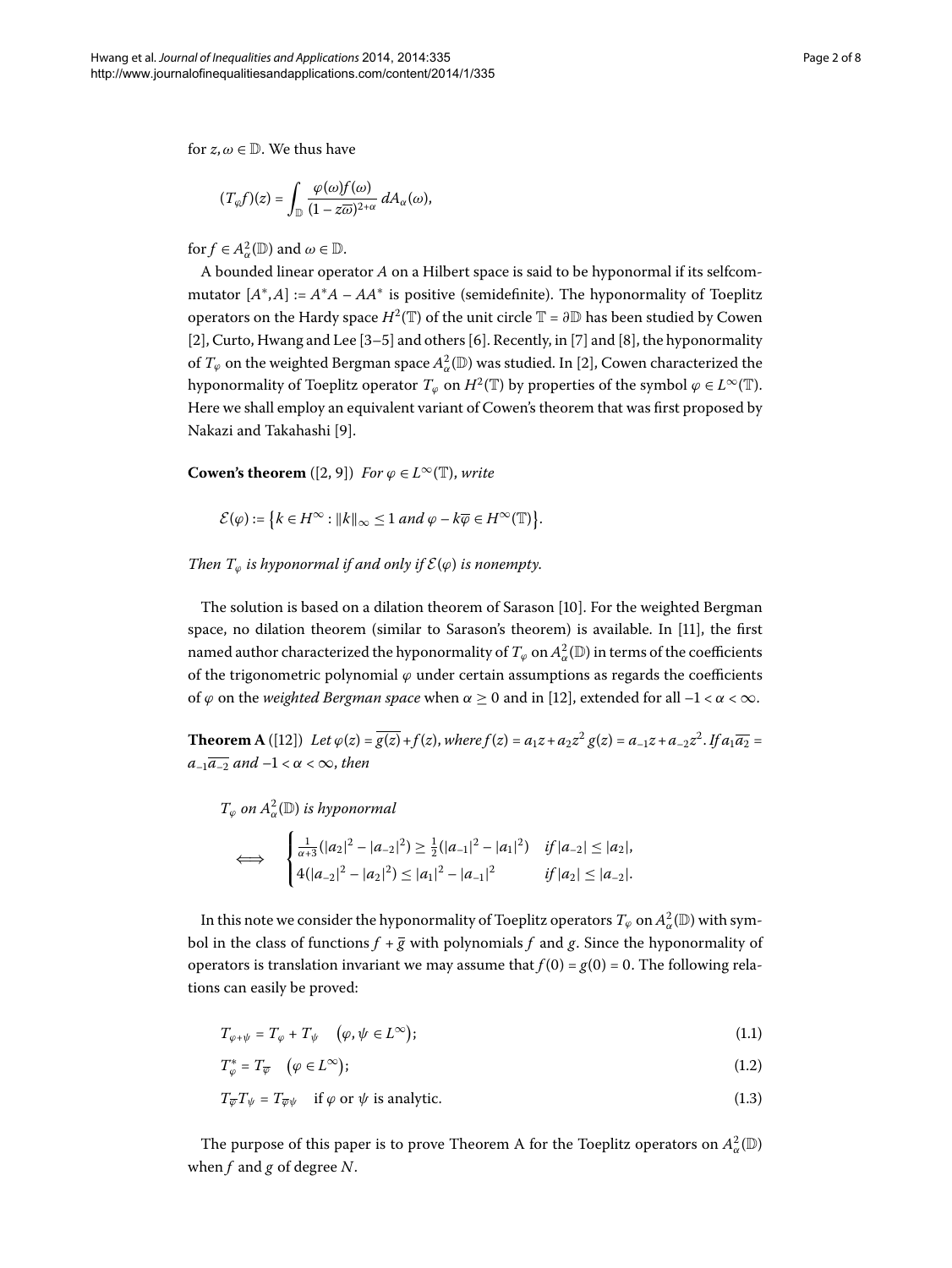## <span id="page-2-0"></span>**2 Main result**

In this section we establish a necessary and sufficient condition for the hyponormality of the Toeplitz operator  $T_{\varphi}$  on the weighted Bergman space under a certain additional assumption concerning the symbol *ϕ*. The assumption is related on the symmetry, so it is reasonable in view point of the Hardy space [\[](#page-6-13)13]. We expect that this approach would provide some clue for the future study of the symmetry case.

**Lemma**  ([]) *For any s*, *t nonnegative integers*,

$$
P_{\alpha}\left(\overline{z}^{t}z^{s}\right)=\begin{cases}\frac{\Gamma(s+1)\Gamma(s-t+\alpha+2)}{\Gamma(s+\alpha+2)\Gamma(s-t+1)}z^{s-t} & \text{if } s \geq t, \\ 0 & \text{if } s < t.\end{cases}
$$

<span id="page-2-1"></span>For  $0 \le i \le N-1$ , write

$$
k_i(z):=\sum_{n=0}^\infty c_{Nn+i}z^{Nn+i}.
$$

The following two lemmas will be used for proving the main result of this section.

**Lemma 2** *For*  $0 \le m \le N$ *, we have* 

(i) 
$$
||\overline{z}^m k_i(z)||_{\alpha}^2 = \sum_{n=0}^{\infty} \frac{\Gamma(Nn+i+m+1)\Gamma(\alpha+2)}{\Gamma(Nn+i+m+\alpha+2)} |c_{Nn+i}|^2,
$$
  
\n(ii)  $||P_{\alpha}(\overline{z}^m k_i(z))||_{\alpha}^2 = \begin{cases} \sum_{n=0}^{\infty} \frac{\Gamma(Nn+i+1)^2 \Gamma(Nn+i-m+\alpha+2) \Gamma(\alpha+2)}{\Gamma(Nn+i+\alpha+2)^2 \Gamma(Nn+i-m+1)} |c_{Nn+i}|^2 & \text{if } m \le i, \\ \sum_{n=1}^{\infty} \frac{\Gamma(Nn+i+1)^2 \Gamma(Nn+i-m+\alpha+2) \Gamma(\alpha+2)}{\Gamma(Nn+i+\alpha+2)^2 \Gamma(Nn+i-m+1)} |c_{Nn+i}|^2 & \text{if } m > i. \end{cases}$ 

*Proof* Let  $0 \le m \le N$ . Then we have

$$
\|\overline{z}^m k_i(z)\|_{\alpha}^2 = \left\|\sum_{n=0}^{\infty} c_{Nn+i} z^{Nn+i+m}\right\|_{\alpha}^2
$$

$$
= \sum_{n=0}^{\infty} |c_{Nn+i}|^2 \|z^{Nn+i+m}\|_{\alpha}^2
$$

$$
= \sum_{n=0}^{\infty} \frac{\Gamma(Nn+i+m+1)\Gamma(\alpha+2)}{\Gamma(Nn+i+m+\alpha+2)} |c_{Nn+i}|^2.
$$

This proves (i). For (ii), if  $m \le i$  then by Lemma 1 we have

$$
\|P_{\alpha}\left(\overline{z}^{m}k_{i}(z)\right)\|_{\alpha}^{2} = \left\|\sum_{n=0}^{\infty} \frac{\Gamma(Nn+i+1)\Gamma(Nn+i-m+\alpha+2)}{\Gamma(Nn+i+\alpha+2)\Gamma(Nn+i-m+1)}c_{Nn+i}z^{Nn+i-m}\right\|_{\alpha}^{2}
$$

$$
= \sum_{n=0}^{\infty} \frac{\Gamma(Nn+i+1)^{2}\Gamma(Nn+i-m+\alpha+2)\Gamma(\alpha+2)}{\Gamma(Nn+i+\alpha+2)^{2}\Gamma(Nn+i-m+1)}|c_{Nn+i}|^{2}.
$$

If instead  $m > i$ , a similar argument gives the result.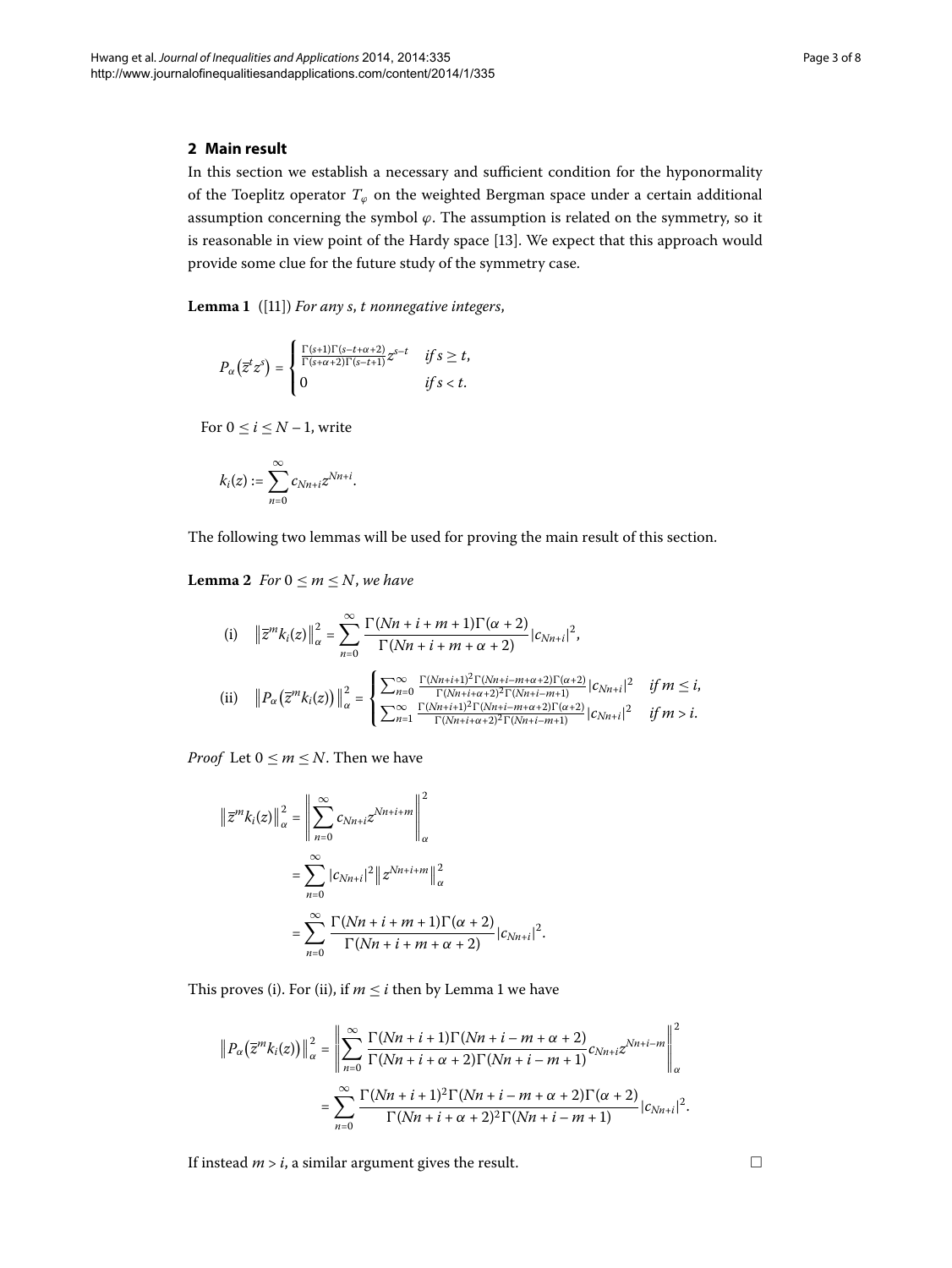<span id="page-3-3"></span>**Lemma 3** ([\[](#page-7-0)14]) Let  $f(z) = a_{N-1}z^{N-1} + a_Nz^N$  and  $g(z) = a_{-(N-1)}z^{N-1} + a_{-N}z^N$ . If  $a_{N-1}\overline{a_N} =$  $a_{-(N-1)}\overline{a_{-N}}$ , then for  $i \neq j$ , we have

$$
\left\langle H_{\overline{f}}k_i(z),H_{\overline{f}}k_j(z)\right\rangle_\alpha=\left\langle H_{\overline{g}}k_i(z),H_{\overline{g}}k_j(z)\right\rangle_\alpha.
$$

Our main result now follows.

**Theorem 4** Let  $\varphi(z) = \overline{g(z)} + f(z)$ , where

$$
f(z) = a_{N-1}z^{N-1} + a_Nz^N
$$
 and  $g(z) = a_{-(N-1)}z^{N-1} + a_{-N}z^N$ .

 $If$   $a_{N-1}\overline{a_{N}} = a_{-(N-1)}\overline{a_{-N}}$  and  $|a_{-N}| \leq |a_{N}|$ , then  $T_{\varphi}$  on  $A^2_{\alpha}(\mathbb{D})$  is hyponormal if and only if

$$
\frac{1}{N+\alpha+1}(|a_N|^2-|a_{-N}|^2)\geq \frac{1}{N}(|a_{-(N-1)}|^2-|a_{N-1}|^2).
$$

*Proof* For  $0 \le i \le N$ , put

<span id="page-3-2"></span>
$$
K_i := \left\{ k_i(z) \in A_\alpha^2(\mathbb{D}) : k_i(z) = \sum_{n=0}^\infty c_{Nn+i} z^{Nn+i} \right\}.
$$

Then a straightforward calculation shows that  $T_{\varphi}$  is hyponormal if and only if

<span id="page-3-0"></span>
$$
\left\langle \left(H_{\overline{f}}^* H_{\overline{f}} - H_{\overline{g}}^* H_{\overline{g}}\right) \sum_{i=0}^{N-1} k_i(z), \sum_{i=0}^{N-1} k_i(z) \right\rangle_{\alpha} \ge 0 \quad \text{for all } k_i \in K_i \ (i = 0, 1, ..., N-1). \tag{2.1}
$$

Also we have

$$
\left\langle H_{\bar{f}}^{*} H_{\bar{f}} \sum_{i=0}^{N-1} k_{i}(z), \sum_{i=0}^{N-1} k_{i}(z) \right\rangle_{\alpha} = \sum_{i=0}^{N-1} \left\langle H_{\bar{f}} k_{i}(z), H_{\bar{f}} k_{i}(z) \right\rangle_{\alpha} + \sum_{i \neq j, i, j \geq 0}^{N-1} \left\langle H_{\bar{f}} k_{i}(z), H_{\bar{f}} k_{k}(z) \right\rangle_{\alpha}
$$
\n(2.2)

and

<span id="page-3-1"></span>
$$
\left\langle H_{\overline{g}}^{*} H_{\overline{g}} \sum_{i=0}^{N-1} k_{i}(z), \sum_{i=0}^{N-1} k_{i}(z) \right\rangle_{\alpha} = \sum_{i=0}^{N-1} \left\langle H_{\overline{g}} k_{i}(z), H_{\overline{g}} k_{i}(z) \right\rangle_{\alpha} + \sum_{i \neq j, i, j \geq 0}^{N-1} \left\langle H_{\overline{g}} k_{i}(z), H_{\overline{g}} k_{k}(z) \right\rangle_{\alpha}.
$$
\n(2.3)

Substituting  $(2.2)$  $(2.2)$  $(2.2)$  and  $(2.3)$  into  $(2.1)$ , it follows from Lemma 3 that

$$
T_{\varphi}: \text{hyponormal} \quad \Longleftrightarrow \quad \sum_{i=0}^{N-1} \langle \left( H_{\overline{f}}^* H_{\overline{f}} - H_{\overline{g}}^* H_{\overline{g}} \right) k_i(z), k_i(z) \rangle_{\alpha} \ge 0
$$
\n
$$
\iff \quad \sum_{i=0}^{N-1} \left( \|\overline{f} k_i\|_{\alpha}^2 - \|\overline{g} k_i\|_{\alpha}^2 + \|P_{\alpha}(\overline{g} k_i)\|_{\alpha}^2 - \|P_{\alpha}(\overline{f} k_i)\|_{\alpha}^2 \right) \ge 0.
$$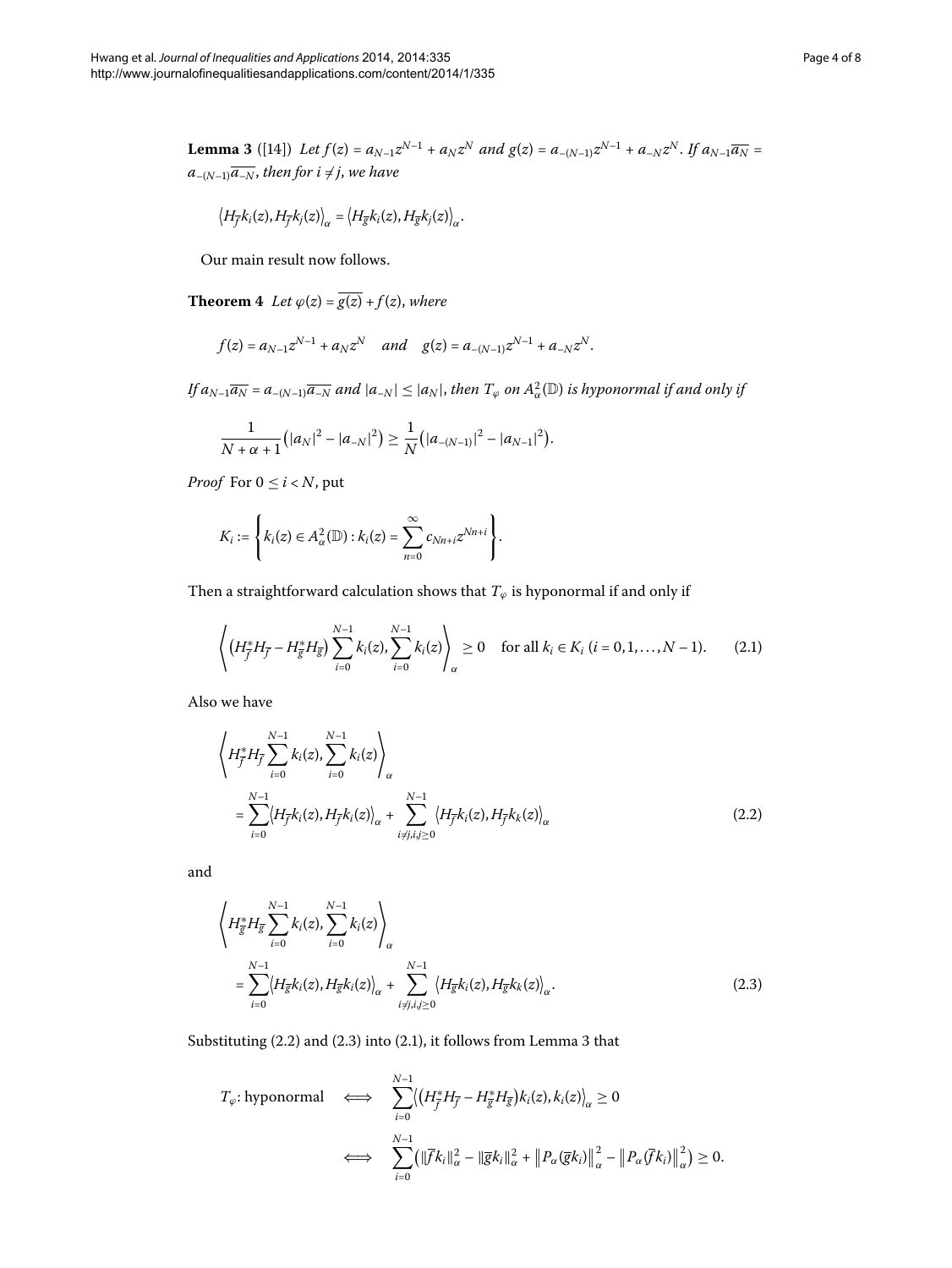Therefore it follows from Lemma 2 that  $T_\varphi$  is hyponormal if and only if

$$
\begin{split}\n & \left( |a_{N-1}|^2 - |a_{-(N-1)}|^2 \right) \left[ \sum_{i=0}^{N-2} \left\{ \frac{\Gamma(i+N)\Gamma(\alpha+2)}{\Gamma(i+N+\alpha+1)} |c_i|^2 + \sum_{n=1}^{\infty} \left( \frac{\Gamma(Nn+i+N)\Gamma(\alpha+2)}{\Gamma(Nn+i+N+\alpha+1)} \right) \right. \\
& \left. - \frac{\Gamma(Nn+i+1)^2 \Gamma(Nn+i-N+\alpha+3) \Gamma(\alpha+2)}{\Gamma(Nn+i+N+2)^2 \Gamma(Nn+i-N+2)} \right) |c_{Nn+i}|^2 \right\} \\
& + \sum_{n=0}^{\infty} \left( \frac{\Gamma(Nn+2N-1)\Gamma(\alpha+2)}{\Gamma(Nn+2N+\alpha)} - \frac{\Gamma(Nn+N)^2 \Gamma(Nn+\alpha+2) \Gamma(\alpha+2)}{\Gamma(Nn+N+\alpha+1)^2 \Gamma(Nn+1)} \right) |c_{Nn+N-1}|^2 \right] \\
& + \left( |a_N|^2 - |a_{-N}|^2 \right) \left[ \sum_{i=0}^{N-1} \left\{ \frac{\Gamma(N+i+1)\Gamma(\alpha+2)}{\Gamma(i+n+\alpha+2)} |c_i|^2 \right. \\
& \left. + \sum_{n=1}^{\infty} \left( \frac{\Gamma(Nn+i+N+1)\Gamma(\alpha+2)}{\Gamma(Nn+i+N+\alpha+2)} - \frac{\Gamma(Nn+i+1)^2 \Gamma(Nn+i-N+\alpha+2) \Gamma(\alpha+2)}{\Gamma(Nn+i+N+2)^2 \Gamma(Nn+i-N+1)} \right) |c_{Nn+i}|^2 \right\} \right] \ge 0,\n \end{split}
$$

or equivalently

<span id="page-4-0"></span>
$$
\left(|a_{N-1}|^2 - |a_{-(N-1)}|^2\right) \left\{ \sum_{n=0}^{N-2} \frac{\Gamma(N+n)\Gamma(\alpha+2)}{\Gamma(N+n+\alpha+1)} |c_n|^2 + \sum_{n=N-1}^{\infty} \left(\frac{\Gamma(N+n)\Gamma(\alpha+2)}{\Gamma(N+n+\alpha+1)} - \frac{\Gamma(n+1)^2 \Gamma(n-N+\alpha+3)\Gamma(\alpha+2)}{\Gamma(n+\alpha+2)^2 \Gamma(n-N+2)}\right) |c_n|^2 \right\}
$$
  
+ 
$$
\left(|a_N|^2 - |a_{-N}|^2\right) \left\{ \sum_{n=0}^{N-1} \frac{\Gamma(n+N+1)\Gamma(\alpha+2)}{\Gamma(N+n+\alpha+2)} |c_n|^2 + \sum_{n=N}^{\infty} \left(\frac{\Gamma(N+n+1)\Gamma(\alpha+2)}{\Gamma(N+n+\alpha+2)} - \frac{\Gamma(n+1)^2 \Gamma(n-N+\alpha+2)\Gamma(\alpha+2)}{\Gamma(n+\alpha+2)^2 \Gamma(n-N+1)}\right) |c_n|^2 \right\} \ge 0.
$$
 (2.4)

Define *ζα* by

$$
\zeta_{\alpha}(n):=\frac{\frac{\Gamma(N+n)\Gamma(\alpha+2)}{\Gamma(N+n+\alpha+1)}-\frac{\Gamma(n+1)^2\Gamma(n-N+\alpha+3)\Gamma(\alpha+2)}{\Gamma(n+\alpha+2)^2\Gamma(n-N+2)}}{\frac{\Gamma(N+n+1)\Gamma(\alpha+2)}{\Gamma(N+n+\alpha+2)}-\frac{\Gamma(n+1)^2\Gamma(n-N+\alpha+2)\Gamma(\alpha+2)}{\Gamma(n+\alpha+2)^2\Gamma(n-N+1)}}\quad(n\ge1).
$$

Then a direct calculation gives

<span id="page-4-1"></span>
$$
\zeta_{\alpha}(n) < \frac{\frac{\Gamma(N+n)\Gamma(\alpha+2)}{\Gamma(N+n+\alpha+1)}}{\frac{\Gamma(N+n+1)\Gamma(\alpha+2)}{\Gamma(N+n+\alpha+2)}}.
$$

Observe that

$$
\frac{N+\alpha+1}{N} \ge \frac{N+n+\alpha+1}{N+n} \ge \frac{N+N_i+\alpha+1}{N+N_i}
$$
  
 
$$
\ge \zeta_{\alpha}(N_i) \quad \text{for all } N_i \ge N \text{ and } n=1,2,\dots,N-1; \tag{2.5}
$$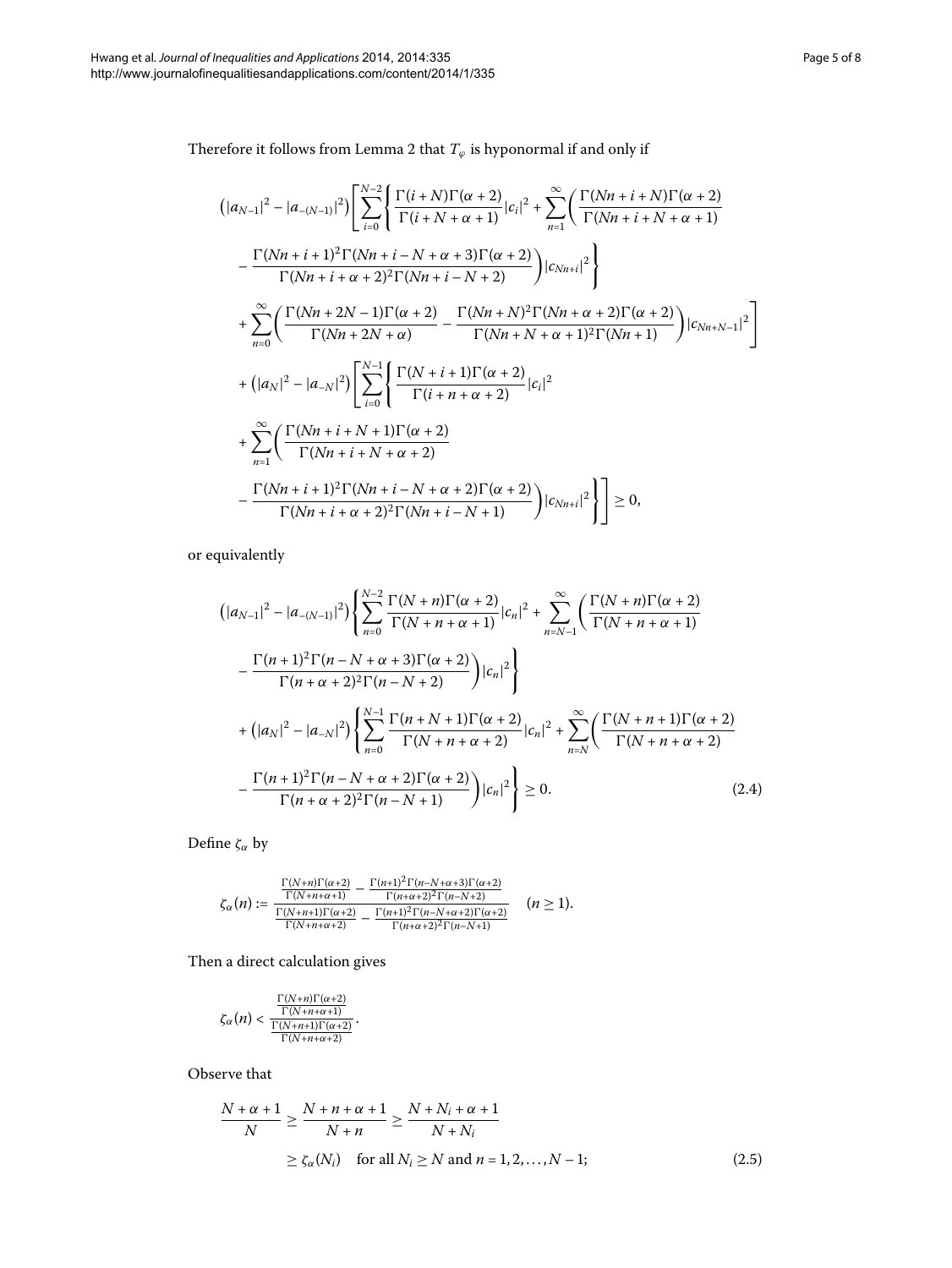and

$$
\frac{N+\alpha+1}{N} \geq \frac{\frac{\Gamma(2N-1)\Gamma(\alpha+2)}{\Gamma(2N+\alpha)} - \frac{\Gamma(N)^2\Gamma(\alpha+2)^2}{\Gamma(N+\alpha+1)^2}}{\frac{\Gamma(2N)\Gamma(\alpha+2)}{\Gamma(2N+\alpha+1)}}.
$$

<span id="page-5-2"></span>Therefore (2.4) and (2.5) show that  $T_{\varphi}$  is hyponormal if and only if

$$
\frac{1}{N+\alpha+1} (|a_N|^2 - |a_{-N}|^2) \geq \frac{1}{N} (|a_{-(N-1)}|^2 - |a_{N-1}|^2).
$$

This completes the proof.

**Remark 5** Let  $\varphi(z) = \overline{g(z)} + f(z)$ , where

$$
f(z) = a_{N-1}z^{N-1} + a_Nz^N
$$
 and  $g(z) = a_{-(N-1)}z^{N-1} + a_{-N}z^N$ .

If  $a_{N-1}\overline{a_N} = a_{-(N-1)}\overline{a_{-N}}$ ,  $|a_N| \le |a_{-N}|$ , and  $T_\varphi$  on  $A_\alpha^2(\mathbb{D})$  is hyponormal. Then

$$
|a_{-N}|^2 - |a_N|^2 \le \left\{ \frac{2N + \alpha}{2N - 1} - \frac{\Gamma(N)^2 \Gamma(2N + \alpha + 1)\Gamma(\alpha + 2)}{\Gamma(2N)\Gamma(N + \alpha + 1)^2} \right\} (|a_{N-1}|^2 - |a_{-(N-1)}|^2).
$$

*Proof* If we let  $c_j = 1$  for  $0 \le j \le N - 1$  and the other  $c_j$ 's be 0 into (2.4), then we have

$$
\left(|a_{N-1}|^2 - |a_{-(N-1)}|^2\right) \left\{\sum_{n=0}^{N-2} \frac{\Gamma(N+n)\Gamma(\alpha+2)}{\Gamma(N+n+\alpha+1)} + \left(\frac{\Gamma(2N-1)\Gamma(\alpha+2)}{\Gamma(2N+\alpha)} - \frac{\Gamma(N)^2\Gamma(\alpha+2)^2}{\Gamma(N+\alpha+1)^2\Gamma(1)}\right)\right\}
$$
  
+ 
$$
\left(|a_N|^2 - |a_{-N}|^2\right) \sum_{n=0}^{N-1} \frac{\Gamma(n+N+1)\Gamma(\alpha+2)}{\Gamma(N+n+\alpha+2)} \ge 0.
$$
 (2.6)

Define *ξα* by

<span id="page-5-1"></span>
$$
\xi_{\alpha}(n):=\frac{\frac{\Gamma(N+n)\Gamma(\alpha+2)}{\Gamma(N+n+\alpha+1)}}{\frac{\Gamma(N+n+\alpha+1)\Gamma(\alpha+2)}{\Gamma(N+n+\alpha+2)}}\quad(0\leq n\leq N-1).
$$

Then  $\xi_{\alpha}(n)$  is a strictly decreasing function and

$$
\frac{N + n + \alpha + 1}{N + n} \ge \frac{2N + \alpha}{2N - 1} \ge \frac{2N + \alpha}{2N - 1} - \frac{\Gamma(N)^2 \Gamma(2N + \alpha + 1)\Gamma(\alpha + 2)}{\Gamma(2N)\Gamma(N + \alpha + 1)^2}
$$
  
for all  $n = 0, 1, ..., N - 1$ . (2.7)

Therefore (2.6) and (2.7) give that if  $T_{\varphi}$  is hyponormal then

$$
\left\{\frac{2N+\alpha}{2N-1}-\frac{\Gamma(N)^2\Gamma(2N+\alpha+1)\Gamma(\alpha+2)}{\Gamma(2N)\Gamma(N+\alpha+1)^2}\right\}\left(|a_{N-1}|^2-|a_{-(N-1)}|^2\right)\geq |a_{-N}|^2-|a_N|^2.
$$

This completes the proof.  $\hfill \square$ 

<span id="page-5-0"></span> $\Box$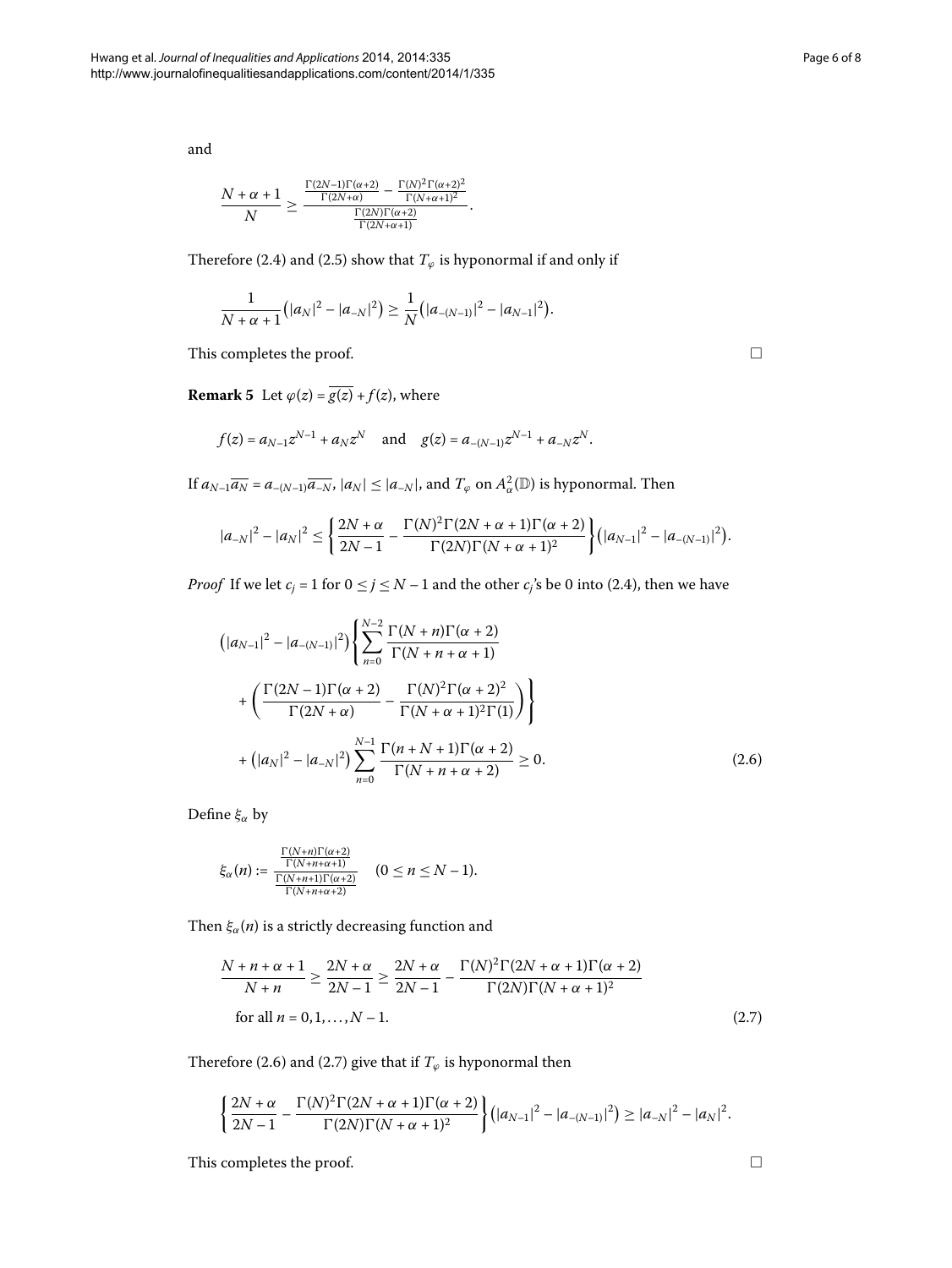**Example 6** Let  $\varphi(z) = 2\overline{z}^2 + \frac{3}{2}\overline{z} + \frac{7}{2}z + \frac{6}{7}z^2$  and  $\alpha = 0$ . Then by Theorem [A,](#page-1-0)  $T_{\varphi}$  is not hyponormal. But  $\varphi$  satisfies the inequality in Remark 5, hence the inverse of Remark 5 is not satisfied.

**Remark**  $7$  Let  $\varphi(z) = \sum_{n=-m}^{N} a_n z^n$ , where  $a_{-m}$  and  $a_N$  are nonzero. Suppose  $T_{\varphi}$  on  $H^2(\mathbb{T})$ is hyponormal. It is well known [\[](#page-7-1)15] that

$$
N - m \leq \text{rank}\big[T_{\varphi}^*, T_{\varphi}\big] \leq N.
$$

However, the result cannot be extended to the case of  $A^2(\mathbb{D})$ ; for example, if  $\varphi(z) = a_{-1}\overline{z}$  +  $a_1z$  then a straightforward calculation shows that the selfcommutator of Toeplitz operator *T*<sup> $\phi$ </sup> on *A*<sup>2</sup>(D) is given by

$$
\left[T_{\varphi}^{*}, T_{\varphi}\right] = \left(|a_{1}|^{2} - |a_{-1}|^{2}\right) \begin{bmatrix} \alpha_{1} & 0 & 0 & \cdots \\ 0 & \alpha_{2} & 0 & \cdots \\ 0 & 0 & \alpha_{3} & \cdots \\ \vdots & \vdots & \vdots & \ddots \end{bmatrix},
$$

<span id="page-6-1"></span><span id="page-6-0"></span>where  $\alpha_n = \frac{1}{n(n+1)}$ . Thus rank $[T^*_{\varphi}, T_{\varphi}] = \infty$  and the trace of the selfcommutator tr $[T^*_{\varphi}, T_{\varphi}] = \infty$  $T_\varphi$ ] = 1.

#### **Competing interests**

The authors declare that they have no competing interests.

#### **Authors' contributions**

All authors contributed equally to the writing of this paper. All authors read and approved the final manuscript.

#### **Author details**

<span id="page-6-3"></span><span id="page-6-2"></span><sup>1</sup> Department of Mathematics, Sungkyunkwan University, Suwon, 440-746, Korea. <sup>2</sup> Department of Mathematics, Shingyeong University, Hwaseong, 445-741, Korea.

#### <span id="page-6-4"></span>**Acknowledgements**

<span id="page-6-5"></span>This work was supported by National Research Foundation of Korea Grant funded by the Korean Government (2011-0022577). The authors are grateful to the referee for several helpful suggestions.

#### <span id="page-6-7"></span><span id="page-6-6"></span>Received: 16 May 2014 Accepted: 26 August 2014 Published: 02 Sep 2014

#### <span id="page-6-8"></span>**References**

- 1. Zhu, K: Theory of Bergman Spaces. Springer, New York (2000)
- 2. Cowen, C: Hyponormality of Toeplitz operators. Proc. Am. Math. Soc. 103, 809-812 (1988)
- <span id="page-6-9"></span>3. Curto, RE, Hwang, IS, Lee, WY: Hyponormality and subnormality of block Toeplitz operators. Adv. Math. 230, 2094-2151 (2012)
- <span id="page-6-11"></span><span id="page-6-10"></span>4. Curto, RE, Lee, WY: Joint hyponormality of Toeplitz pairs. Mem. Am. Math. Soc. 150, 712 (2001)
- 5. Hwang, IS, Lee, WY: Hyponormality of trigonometric Toeplitz operators. Trans. Am. Math. Soc. 354, 2461-2474 (2002)
- <span id="page-6-12"></span>6. Hwang, IS, Kim, IH, Lee, WY: Hyponormality of Toeplitz operators with polynomial symbol. Math. Ann. 313, 247-261 (1999)
- <span id="page-6-13"></span>7. Lu, Y, Shi, Y: Hyponormal Toeplitz operators on the weighted Bergman space. Integral Equ. Oper. Theory 65, 115-129 (2009)
- 8. Lu, Y, Liu, C: Commutativity and hyponormality of Toeplitz operators on the weighted Bergman space. J. Korean Math. Soc. 46, 621-642 (2009)
- 9. Nakazi, T, Takahashi, K: Hyponormal Toeplitz operators and extremal problems of Hardy spaces. Trans. Am. Math. Soc. 338, 759-769 (1993)
- 10. Sarason, D: Generalized interpolation in H∞. Trans. Am. Math. Soc. 127, 179-203 (1967)
- 11. Hwang, IS, Lee, JR: Hyponormal Toeplitz operators on the weighted Bergman spaces. Math. Inequal. Appl. 15, 323-330 (2012)
- 12. Lee, J, Lee, Y: Hyponormality of Toeplitz operators on the weighted Bergman spaces. Honam Math. J. 35, 311-317 (2013)
- 13. Farenick, DR, Lee, WY: Hyponormality and spectra of Toeplitz operators. Trans. Am. Math. Soc. 348, 4153-4174 (1996)